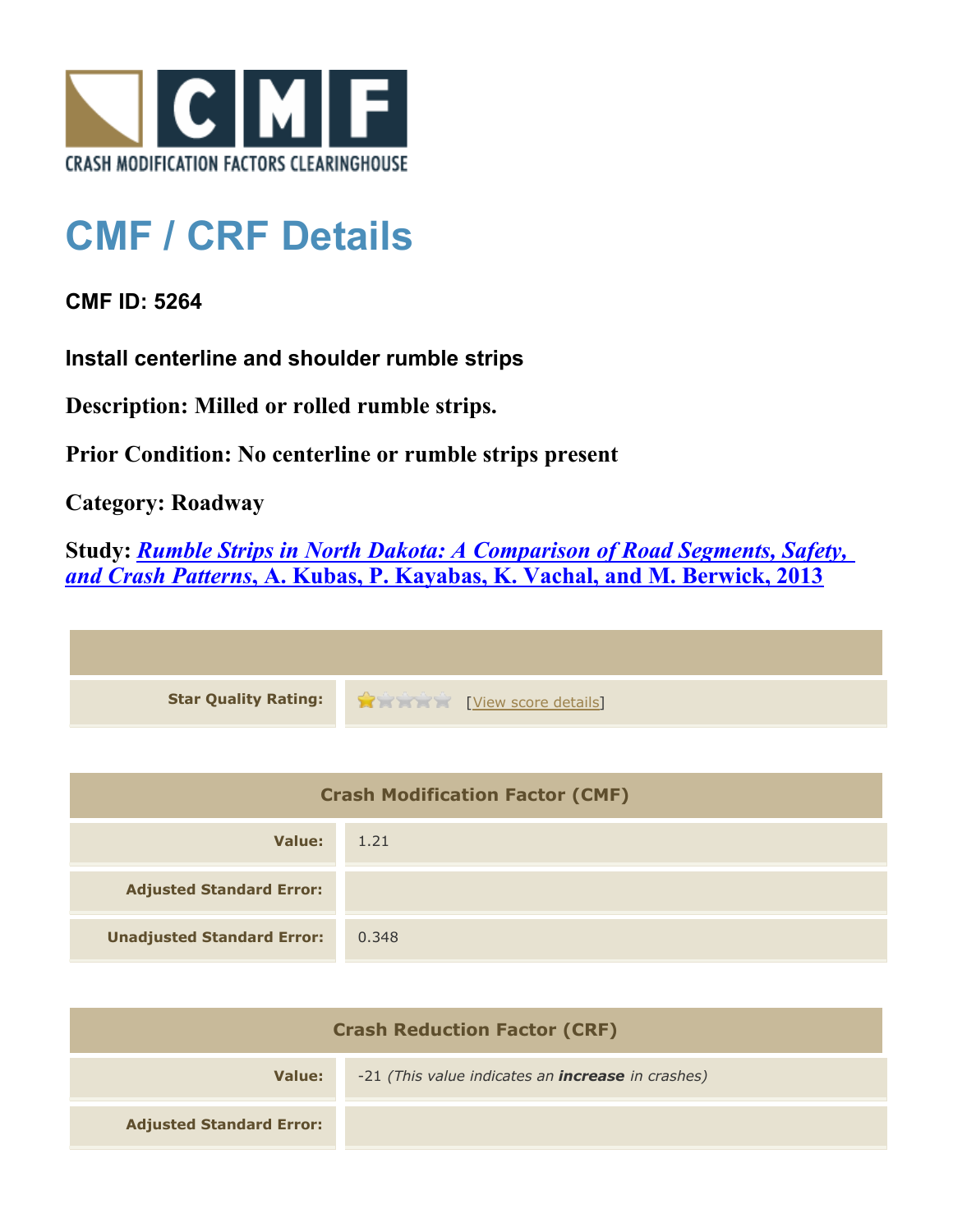| <b>Applicability</b>       |                                                           |
|----------------------------|-----------------------------------------------------------|
| <b>Crash Type:</b>         | All                                                       |
| <b>Crash Severity:</b>     | A (serious injury), B (minor injury), C (possible injury) |
| <b>Roadway Types:</b>      | Not specified                                             |
| <b>Number of Lanes:</b>    | $\overline{2}$                                            |
| <b>Road Division Type:</b> | Undivided                                                 |
| <b>Speed Limit:</b>        |                                                           |
| <b>Area Type:</b>          | Rural                                                     |
| <b>Traffic Volume:</b>     |                                                           |
| <b>Time of Day:</b>        | All                                                       |

## *If countermeasure is intersection-based*

| <b>Intersection Type:</b>         |  |
|-----------------------------------|--|
| <b>Intersection Geometry:</b>     |  |
| <b>Traffic Control:</b>           |  |
| <b>Major Road Traffic Volume:</b> |  |
| <b>Minor Road Traffic Volume:</b> |  |

| <b>Development Details</b>      |              |
|---------------------------------|--------------|
| <b>Date Range of Data Used:</b> | 2007 to 2011 |
| <b>Municipality:</b>            |              |
| State:                          | <b>ND</b>    |